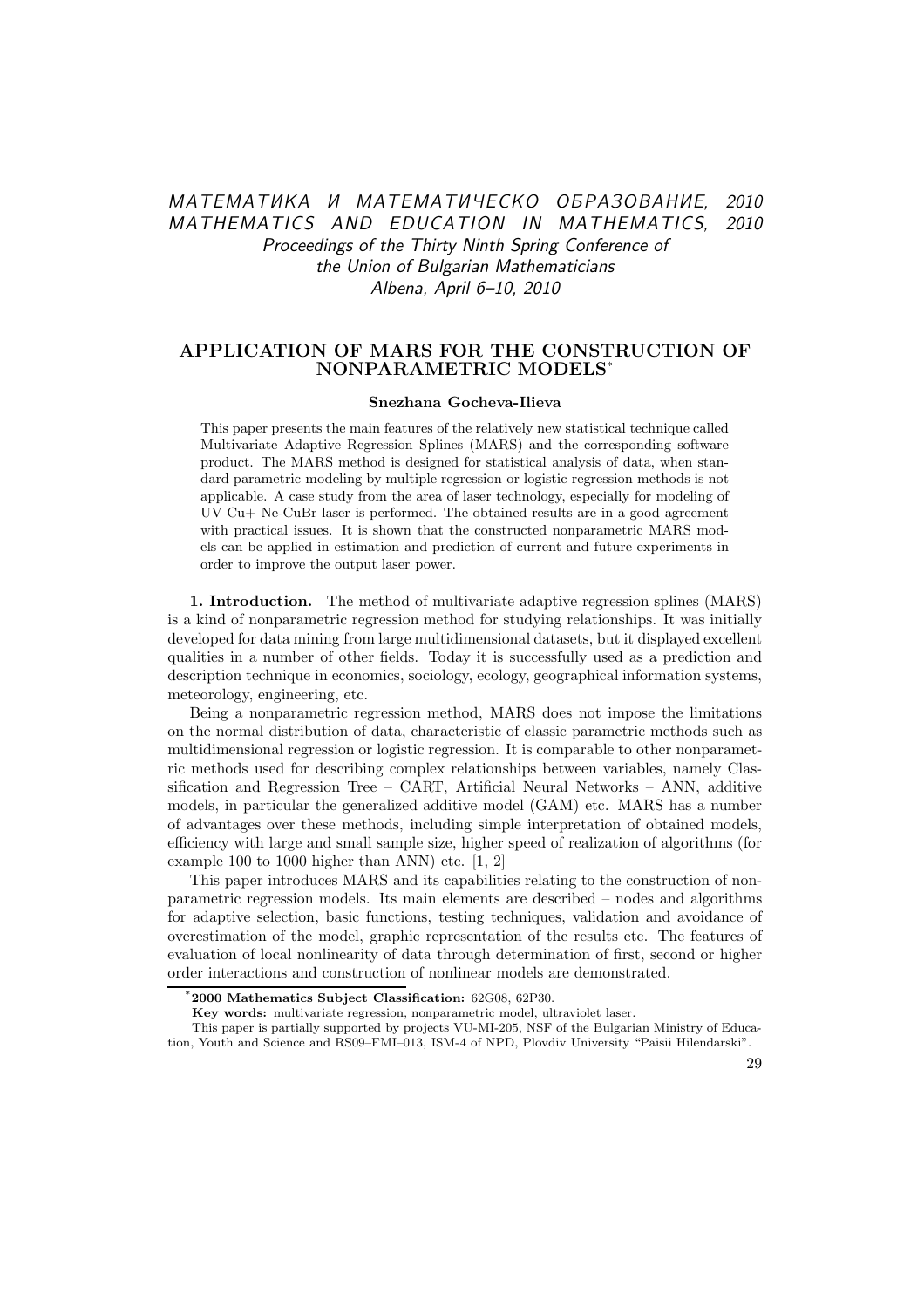In this paper, MARS method is applied in a case study regarding experimental data for a deep ultraviolet copper ion excited neon copper bromide (DUV Cu+ Ne-CuBr) lasers.

Because of its unique capabilities (high power, various wavelengths) DUV  $Cu+$  Ne-CuBr laser is widely used in a number of fields [3–5]. The opportunity of extending its application justifies its theoretical and experimental study. Using the methodology of MARS, the following problems are solved: investigation on the influence of input parameters on the output laser power; establishment of the best MARS models of the 0<sup>th</sup>, 1<sup>st</sup> and 2<sup>nd</sup> order for this dependence; comparison between the models constructed and interpretation of the results.

Experimental results obtained in the Metal Vapor Lasers Laboratory, at the Georgi Nadjakov Institute of Solid State Physics, Bulgarian Academy of Sciences are used for basis of the statistical study. This laboratory is leader in the DUV Cu+ laser development [5–9].

2. Brief description of the method. The mathematical basis for MARS was developed by the american statistician J. H. Friedman in 1990–1991 [1]. The algorithms created by Friedman and their first program implementation have been integrated in the currently existing MARS software product. The product has gained popularity and has been applied with increasing success in the last few years [2].

In essence MARS generates adaptive models through partially linear regressions, i.e. data nonlinearities are approximated using separate sloped intercepts in different subintervals of the set defined for each predictor variable. A broken line is used, instead of looking for one common regression curve approximating the data. The slope of the regression line varies from one interval to another at the so called nodes.

The node is a basic element of the model. It shows where the behavior of the function changes. In the classic spline, nodes are given in advance, while with MARS, the most suitable place for them is determined using a fast algorithm when certain suitable optimization conditions are met (for example a SSE minimum – the sum of the squares of the errors). The initial node of the searching procedure is always at the lowest value of the predictor (the minimum). In addition, it is possible to find new relationships between variables and to determine new variables to be included in the model. In practice, determining the best distribution of the nodes for a large number of variables, especially as they are usually an unknown number, is a very complex task which requires intensive calculations. This problem is solved by using the so called "forward-backward stepwise procedure" and intermediate (fictitious) points between data.

The other basic element of MARS is the basic function for transformation of predictors. The basis function is called a "hockey stick" and has the following form:

$$
\max(0, X - c) \quad \text{or} \quad \max(0, c - X),
$$

where c is a constant, with which the function X is mapped in X<sup>\*</sup>. An example with four basic functions is given in Fig. 1. In fact, such a function is generated for each value of X.

In the case of the function  $BF20$  the transformation for X is

$$
BF20 = \max(0, X - 20).
$$

30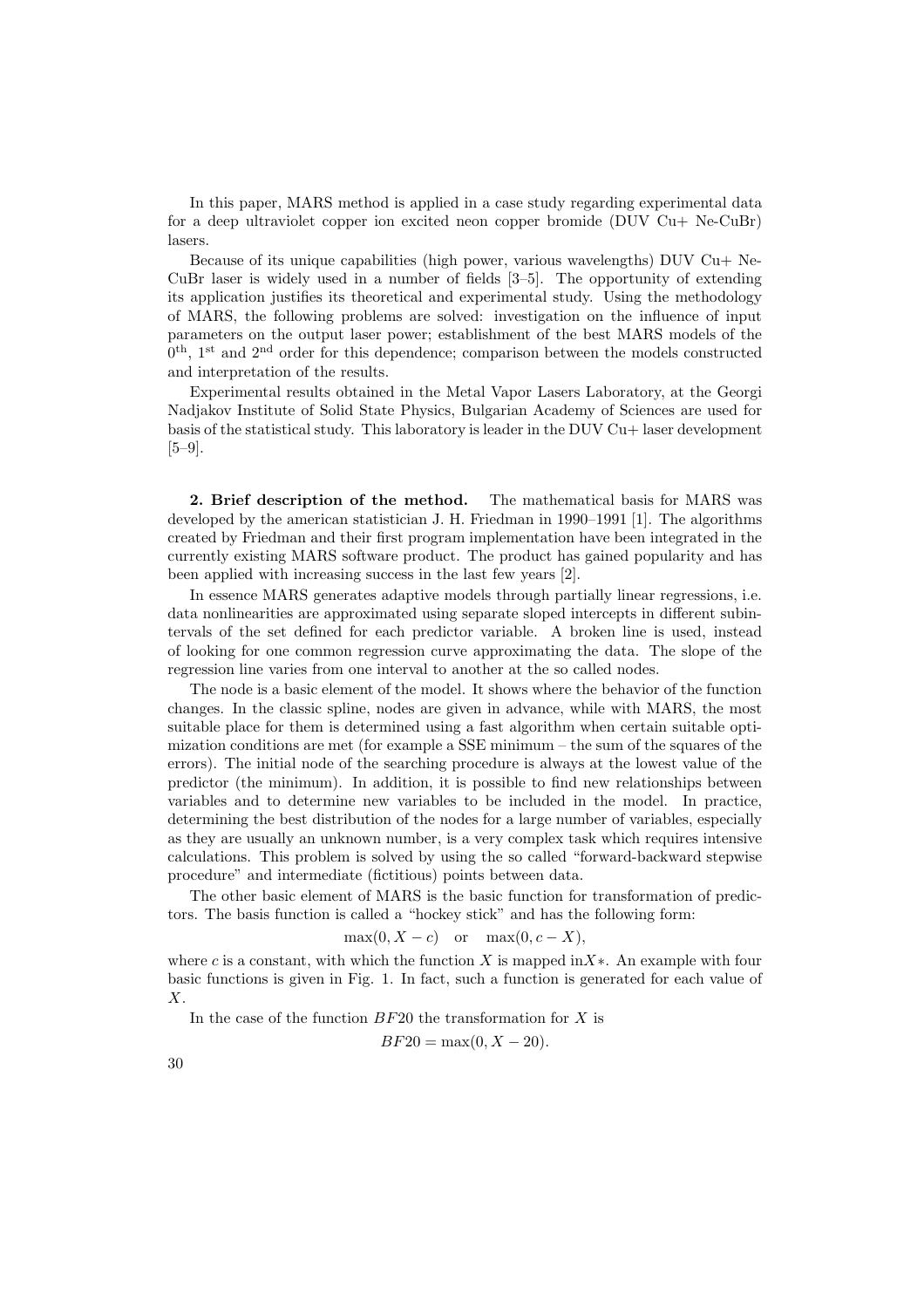

Fig. 1 Graphics of four basic "hockey stick" functions for the predicator variable  $X$ , defined in the interval [0,50].

If in the regression equation X is replaced with the basis function  $BF20$ , we get  $y = \text{const} + b_1.BF20 + \text{error}.$ 

The spline is written in the following form:

$$
y = \begin{cases} \text{const} & X \in [0, 20] \\ \text{const} + b_1(X - 20) & X \in [20, 50] \end{cases}
$$

.

More complex linear splines can be constructed analogically. The coefficients of the spline are determined by additional optimization conditions, minimizing the total regression error when using different algorithms, adaptively in relation to the data.

Another important feature of MARS is the application of different smoothing methods. To name a few: floating means method, floating median method, weighted least squares method, LOWESS – locally-weighted regression smoothness curve etc.

We are also going to give abriefly look at some techniques for testing, validation and avoidance of overestimation of the model. First, the number of candidate basic functions, for which it is assumed to be part of the "best model", is estimated. After that, their number is at least doubled. The strategy is to exclude those functions which contribute the least to the accuracy of the model. The exclusion procedure is iterative and can be described as follows: (1) in the model with the biggest number of basic functions, MARS determines the one which contributes the least to the sum of the squares of the residuals (the least squares criterion), after which that function is removed; (2) the new model is calculated and in the same way the next least influential basic function is removed and so on; (3) the process is repeated until all basic functions are eliminated.

We have to specify that the "naïve model" suggested by MARS which has the biggest determination coefficient  $R^2$  corresponds to the model with the maximum number of functions. In order to avoid the overestimation the specified  $R<sup>2</sup>$  and other criteria are used. The best MARS model satisfies a special general criterion [1, 2].

Finally, we have to note that usual regression splines, similarly to a normal linear one-dimensional regression, "mediate" the data grouped around the regression line. For this reason, when predicting results in the multidimensional dataset, predicted values are respectively lower or higher for a positive or negative spline slope.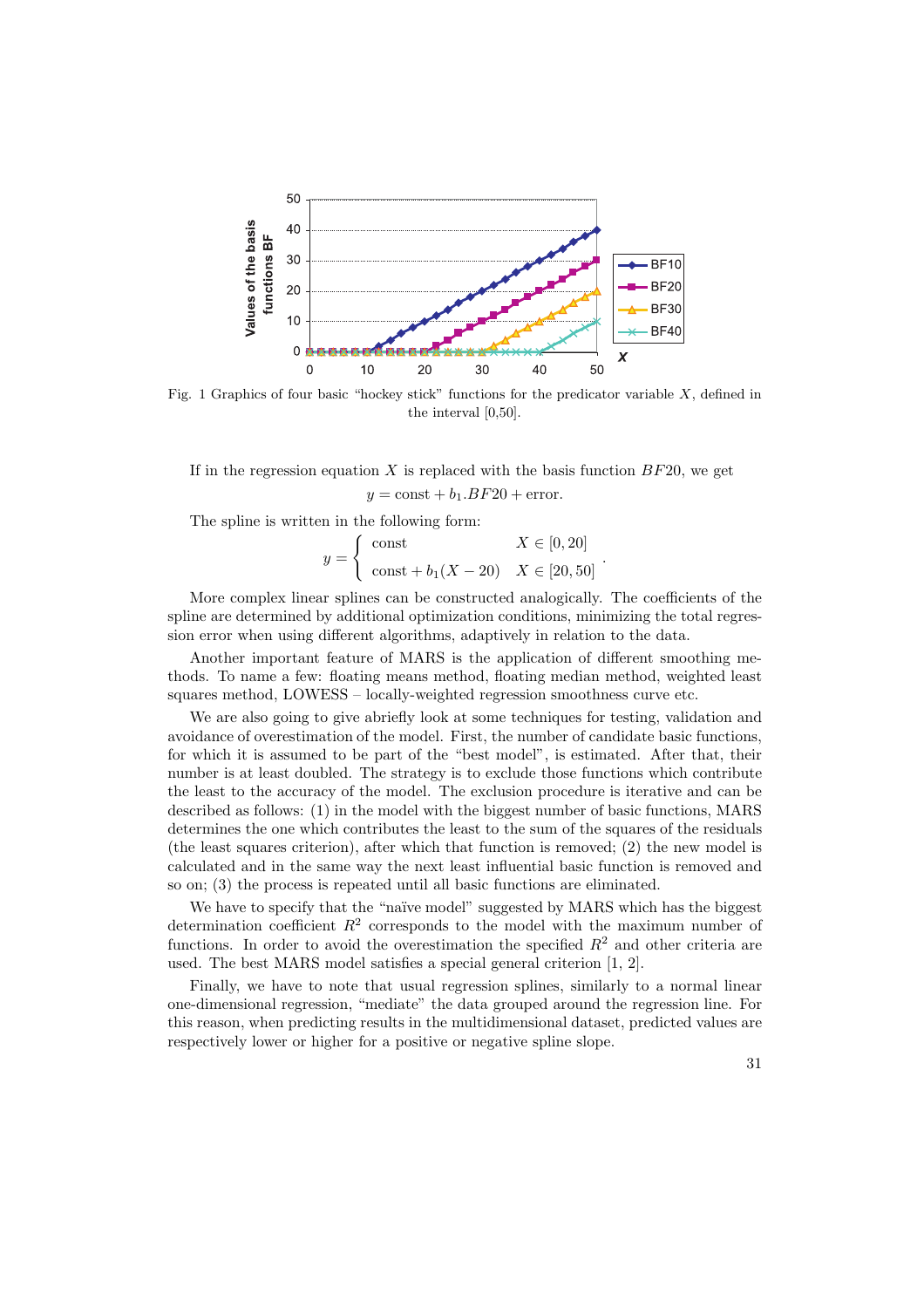### 3. Case study for experimental data for UV Cu+ Ne-CuBr laser.

**3.1. Data description.** Further we investigate the data of UV Cu+ Ne-CuBr laser by using MARS method. Development of copper halide lasers continues to be actul [5]. That is due to the fact that in the visible range  $(\lambda_1 = 510.6 \text{ nm}, \lambda_2 = 578.2 \text{ nm})$ , as well as in the ultraviolet range ( $\lambda_1 = 248.6$  nm,  $\lambda_2 = 252.9$  nm,  $\lambda_3 = 260.0$  nm and  $\lambda_4 = 270.3$  nm), these lasers operate at highest output power.

We examine data of eight input basic variables which determine the UV  $Cu+$  Ne-CuBr laser operation. They are:  $D \text{ (mm)}$  – inside diameter of the laser tube,  $L \text{ (cm)}$  – electrode separation (length of the active area),  $PIN (W)$  – input electrical power,  $PRF$ (KHz) – pulse repetition frequency,  $PNE$  (Torr) – neon gas pressure,  $PH2$  (Torr) – hydrogen gas pressure,  $Dr$  (mm) – inside diameter of the rings,  $PL$  (W/cm/4) - specific electrical power per unit length. The response variable is  $Pout$  (mW) – output laser power.

The data is of historical type. The sample size is  $n = 176$ . Here we have to mention the complexity, long duration and high cost of each conducted experiment.

The data of consideration are not of Gaussian type, which must be checked by applying the nonparametric Kolmogorov-Smirnov test. This is why the well known parametric regression methods as multiple linear regression would not give satisfactory results for our data.

3.2. Zero order MARS model. Within this study only the best MARS models are presented. They are calculated by using the original eight independent laser variables  $D, L, PIN, PRF, PNE, PH2, DR, PL$  as predictors and the response variable  $Pout.$ The models are selected so as to allow no over fitting of the model, as well as by using the algorithm for applying the least squares method [1, 2]. The obtained basic statistic indexes are given in Table 1. All models and statistics are significant at level 0.000.

Firstly we construct the MARS model of the 0<sup>th</sup> order, without interaction between predictors. It includes the following eleven piecewise linear basic functions, as described in Section 1:

$$
BF1 = \max(0, D - 4.0);
$$
  
\n
$$
BF4 = \max(0, 4.5 - PL);
$$
  
\n
$$
BF7 = \max(0, PH2 - 0.04);
$$
  
\n
$$
BF8 = \max(0, 0.04 - PH2);
$$
  
\n
$$
BF9 = \max(0, PNE - 16.5);
$$
  
\n
$$
BF11 = \max(0, PNE - 19.37);
$$
  
\n
$$
BF13 = \max(0, DR - 11.8);
$$
  
\n
$$
BF14 = \max(0, 11.8 - DR);
$$
  
\n
$$
BF15 = \max(0, PNE - 18.75);
$$
  
\n
$$
BF17 = \max(0, PNE - 21.88);
$$
  
\n
$$
BF19 = \max(0, PIN - 1300).
$$

The basic functions include six predictors  $D$ ,  $PIN$ ,  $PNE$ ,  $PH2$ ,  $DR$ ,  $PL$ . As an example, some graphs are shown in Fig.  $2 - a$ , b. The estimated values of laser output power are calculated using the expression 32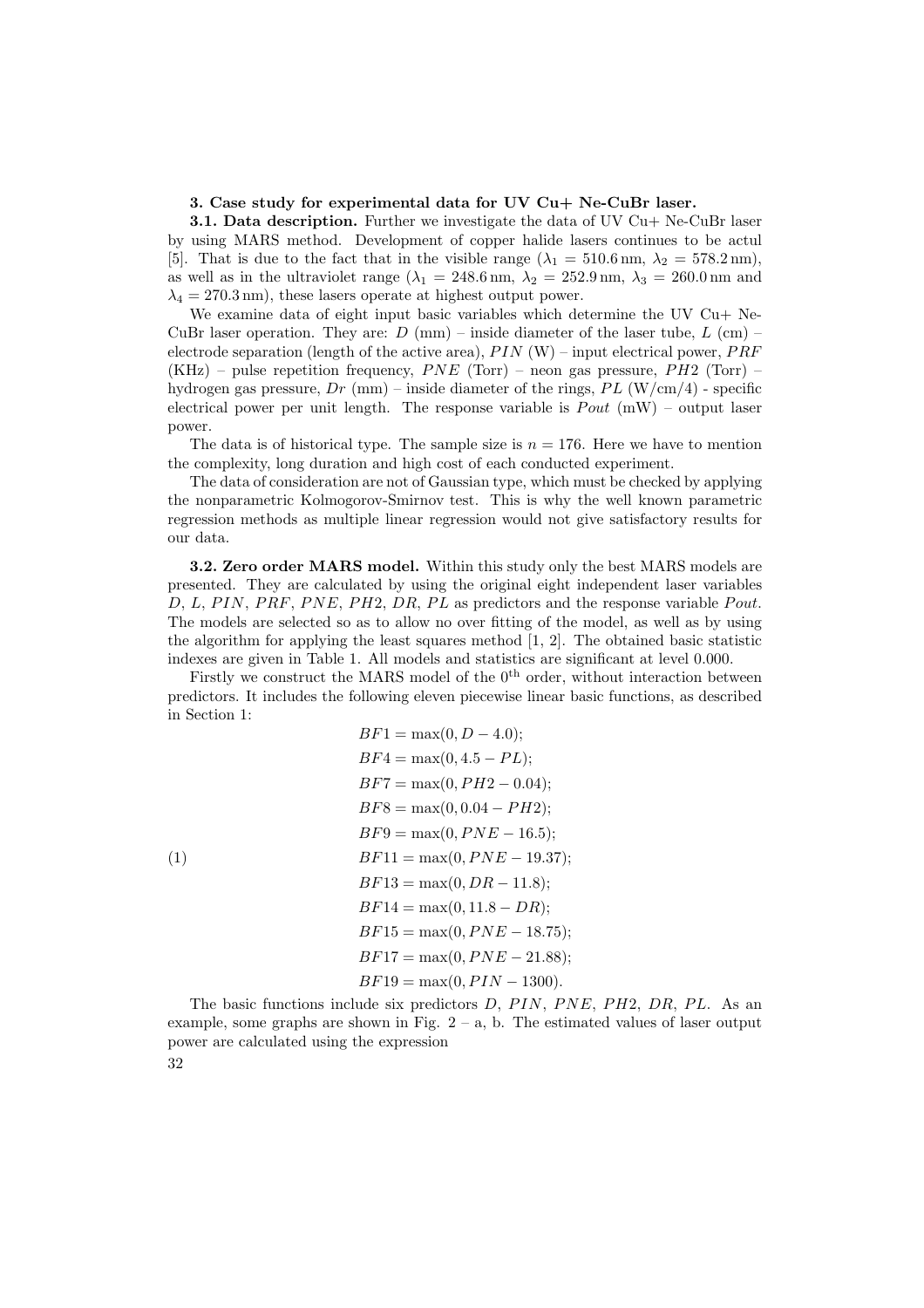

Fig. 2. The piecewise linear dependences between: a) hydrogen gas pressure PH2 and Pout; b) input electrical power PIN and Pout

$$
Pout = 294.7174 + 11.9923 * BF1 + 71.5160 * BF4 - 10013.2227 * BF7- 6750.2637 * BF8 + 83.5532 * BF9 - 417.2946 * BF11+ 333.0301 * BF13 - 12.3079 * BF14 + 188.3967 * BF15+ 149.6411 * BF17 + 0.5734 * BF19.
$$

With the help of MARS model  $(1)-(2)$  it is easy to calculate the estimate of *Pout* when predictor values are known. The same is valid for predicting a future response. For example, a maximum laser output power  $P_{out} = 1300$  mW has been measured at  $D = 26$  mm,  $PIN=1900$  W,  $PNE = 19.37$  Torr,  $PH2 = 0$  Torr,  $DR = 12$  mm,  $PL = 5.52$  W/cm/4,  $L = 80$  cm and  $PRF = 25$  KHz. After substituting the latter in  $(1)$ – $(2)$  we find the approximate estimate  $Pout = 1055.8$  mW. More results are presented in the next section 4.

3.3. First order MARS model. The second MARS model which we consider is the one which accounts for possible first order interactions between predictors. The resulting best model includes the following twelve basic functions:

$$
BF1 = \max(0, D - 4.0);
$$
  
\n
$$
BF2 = \max(0, L - 80.0);
$$
  
\n
$$
BF3 = \max(0, PNE - 19.75) * BF1;
$$
  
\n
$$
BF4 = \max(0, 19.75 - PNE) * BF1;
$$
  
\n
$$
BF5 = \max(0, PNE - 18.75) * BF1;
$$
  
\n
$$
BF7 = \max(0, DR - 4.0) * BF2;
$$
  
\n
$$
BF11 = \max(0, DR - 11.8);
$$
  
\n
$$
BF13 = \max(0, PH2 - 0.04) * BF11;
$$
  
\n
$$
BF14 = \max(0, 0.04 - PH2) * BF11;
$$
  
\n
$$
BF17 = \max(0, PNE - 19.25) * BF1;
$$
  
\n
$$
BF19 = \max(0, PIN - 1400.0) * BF1;
$$
  
\n
$$
BF20 = \max(0, 1400.0 - PIN) * BF1;
$$

33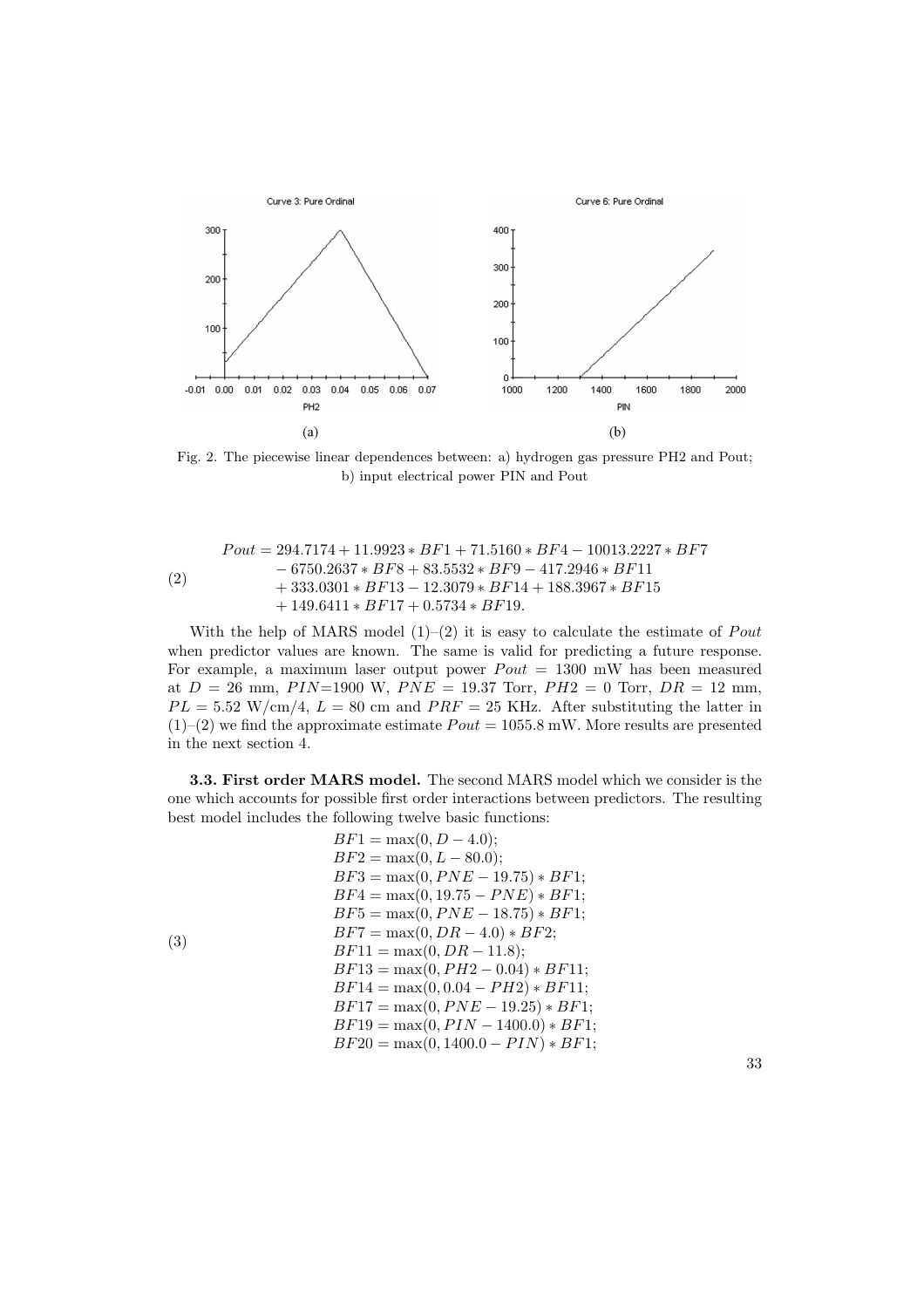We can see that basic functions in the best model also include six predictors:  $D, L$ , PIN, PNE, PH2 and DR, almost the same as in  $(1)-(2)$ . The respective equation that can be used to calculate the estimates of Pout is:

 $Pout = 284.3228 + 11.6263 * BF1 - 46.4685 * BF2 + 17.1403 * BF3$ 

$$
\phantom{\# A_0^5} -2.5005 * BF4 + 38.0011 * BF5 + 4.9766 * BF7
$$

$$
(4) \t\t\t+ 1259.7822 * BF11 - 56044.7969 * BF13 - 27103.3535(4)
$$

$$
\ast\,BF14-57.6090\ast BF17+0.0240\ast BF19-0.0495\ast BF20.
$$

The contributions of some of the interactions to  $Pout$  are shown in Fig. 3.



Fig. 3. The influence of the first order interactions between predictors on  $\emph{Pout:}$ a) contribution of  $PNE$  and D to Pout; b) contribution of L and D to Pout

For the same maximum value of  $Pout = 1300$  mW, the model (3)–(4) predicts approximately  $P_{out} = 1184.9 \text{ mW}$  which is much better than the corresponding prediction by the model  $(1)-(2)$ .

3.4. Second order MARS model. The 2<sup>nd</sup> order best MARS model consists of fifteen basic functions

$$
BF1 = \max(0, D - 4.0);
$$
  
\n
$$
BF2 = \max(0, L - 80.0);
$$
  
\n
$$
BF3 = \max(0, PNE - 19.75) * BF1;
$$
  
\n
$$
BF4 = \max(0, 19.75 - PNE) * BF1;
$$
  
\n
$$
BF5 = \max(0, L - 80.0) * BF4;
$$
  
\n
$$
BF6 = \max(0, L - 80.0) * BF3;
$$
  
\n
$$
BF7 = \max(0, PH2 - 0.04) * BF4;
$$
  
\n
$$
BF8 = \max(0, 0.04 - PH2) * BF4;
$$
  
\n
$$
BF9 = \max(0, PNE - 17.5) * BF1;
$$
  
\n
$$
BF11 = \max(0, PIN - 1600.0) * BF9;
$$

34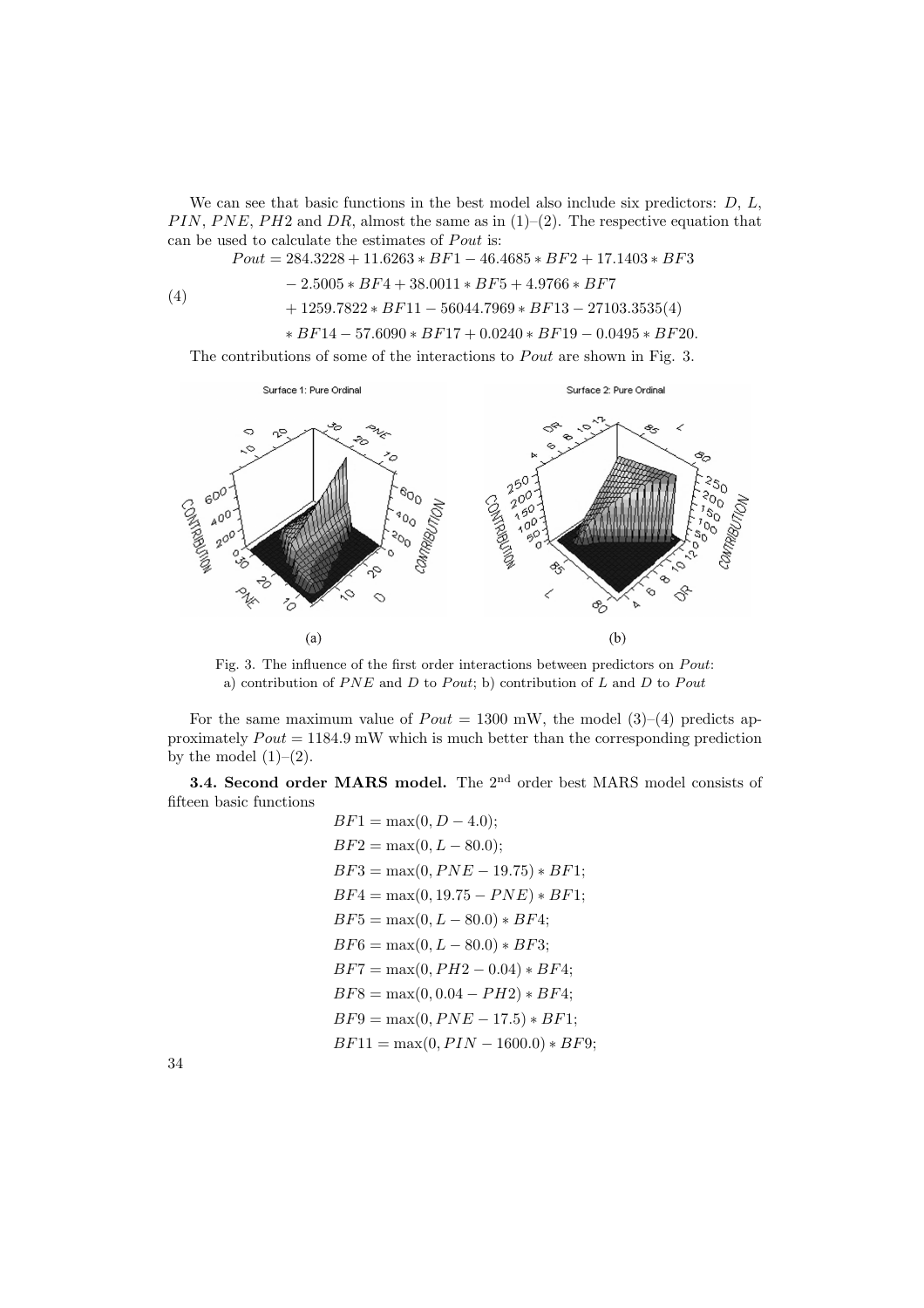(5)  
\n
$$
BF13 = \max(0, DR - 11.8);
$$
\n
$$
BF14 = \max(0, 11.8 - DR);
$$
\n
$$
BF15 = \max(0, PNE - 19.37);
$$
\n
$$
BF16 = \max(0, 19.37 - PNE);
$$
\n
$$
BF17 = \max(0, PIN - 1600.0) * BF13;
$$
\n
$$
BF18 = \max(0, 1600.0 - PIN) * BF13;
$$
\n
$$
BF19 = \max(0, D - 4.0) * BF16;
$$
\n
$$
BF20 = \max(0, PL - 3.28) * BF15.
$$

The respective equation to calculate the estimates of  $Pout$  is:

 $Pout = 453.9386 - 10.7268 * BF1 - 42.7187 * BF2 + 36.3037 * BF4$ 

$$
+\, 0.8727 * BF5 + 0.3679 * BF6 - 381.6795 * BF7
$$

(6) 
$$
-177.4236 * BFS + 5.2942 * BFS + 0.0530 * BF11(6)
$$

$$
+\ 991.4677 * BF13 - 25.4270 * BF14 - 4.7253 * BF17
$$

$$
-3.5428 * BF18 - 35.0331 * BF19 - 111.1146 * BF20;
$$

In particular, the predicted value for  $P_{out} = 1300$  mW by the model (5)–(6) is approximately  $Pout = 1248.5$  mW.

4. Discussion. We briefly discuss the obtained results from nonparametric MARS models. From Table 1 it can be seen that the  $2<sup>nd</sup>$  order model  $(5)–(6)$  gives the best results.

| MARS model        | $0^{\text{th}}$<br>order | $1st$ order | $2nd$ order |
|-------------------|--------------------------|-------------|-------------|
| $R^2$             | 0.9366                   | 0.9533      | 0.9700      |
| $R^2$ adjusted    | 0.9318                   | 0.9498      | 0.9672      |
| GCV               | 0.9117                   | 0.9244      | 0.9451      |
| Direct predictors | 6                        | 6           |             |
| Terms in model    | 12                       | 12          | 15          |

Table 1. The basic statistics of constructed best MARS models. GSV is the generalized cross validation measure criterion [10].

The quality of estimation of the models is seen in Figs 4–6, respectively. It is given by drawing the correlation between measured and predicted values of the response variable Pout. The best results are also observed for the  $2<sup>nd</sup>$  order interaction. We have to mention that the models of higher order of interaction between predictors do not show further improvement of the obtained results.

Our results can be easily interpreted. For instance, the increase of the inside diameter of the laser tube  $D$  and the input electric power  $PIN$  leads to increase in the output power Pout (see also Fig. 2b). Also the influence of the other laser parameters is observed and estimated. These results are fully agreed with particular experiment studies [5–9].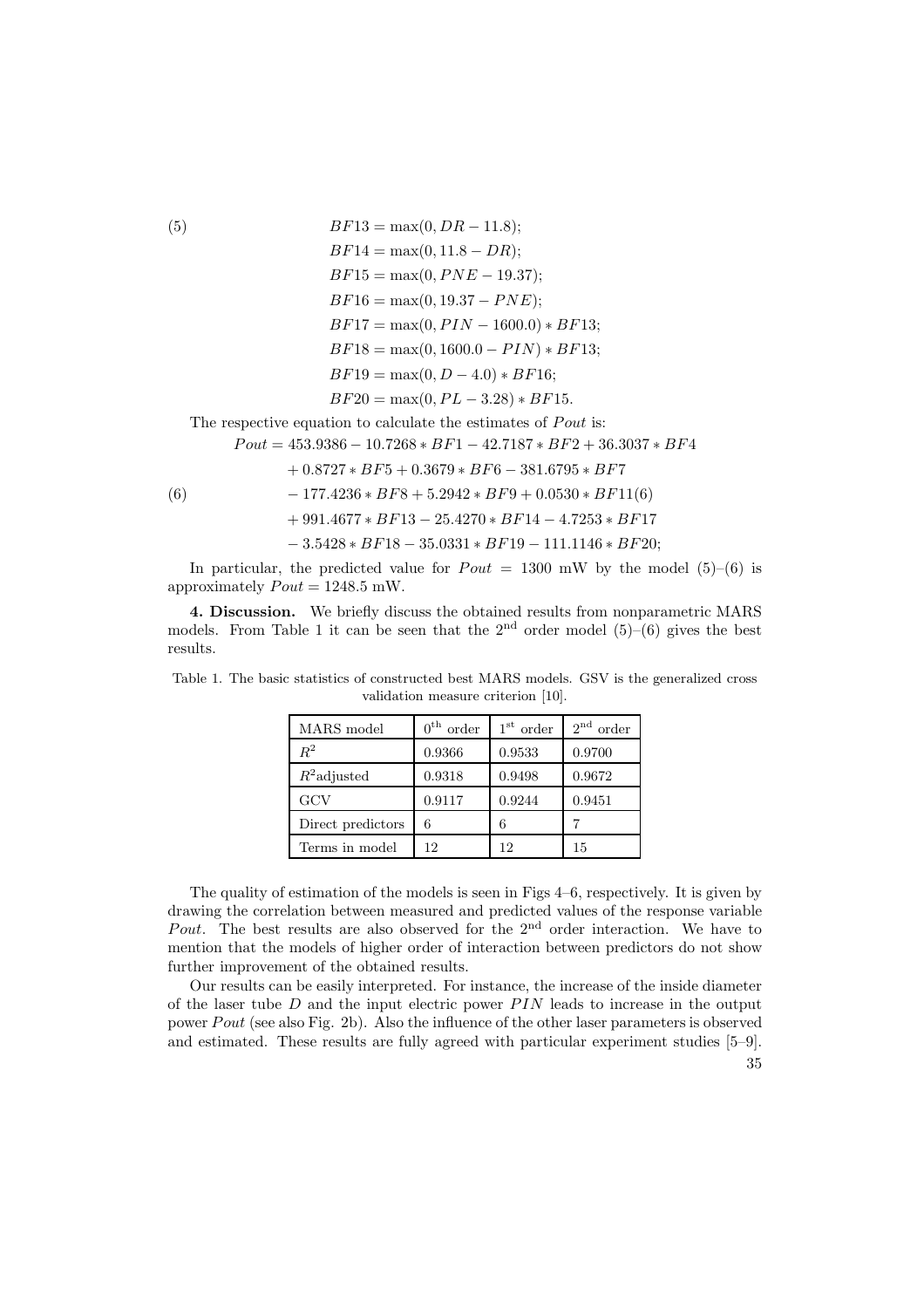

Fig. 4. Correlation of predicted versus measured values of Pout, obtained by the first order best MARS model (without interactions)



Fig. 5 Correlation of predicted versus measured values of Pout, obtained by the first order best MARS model



Fig. 6 Correlation of predicted versus measured values of  $Pout$ , obtained by the second order best MARS model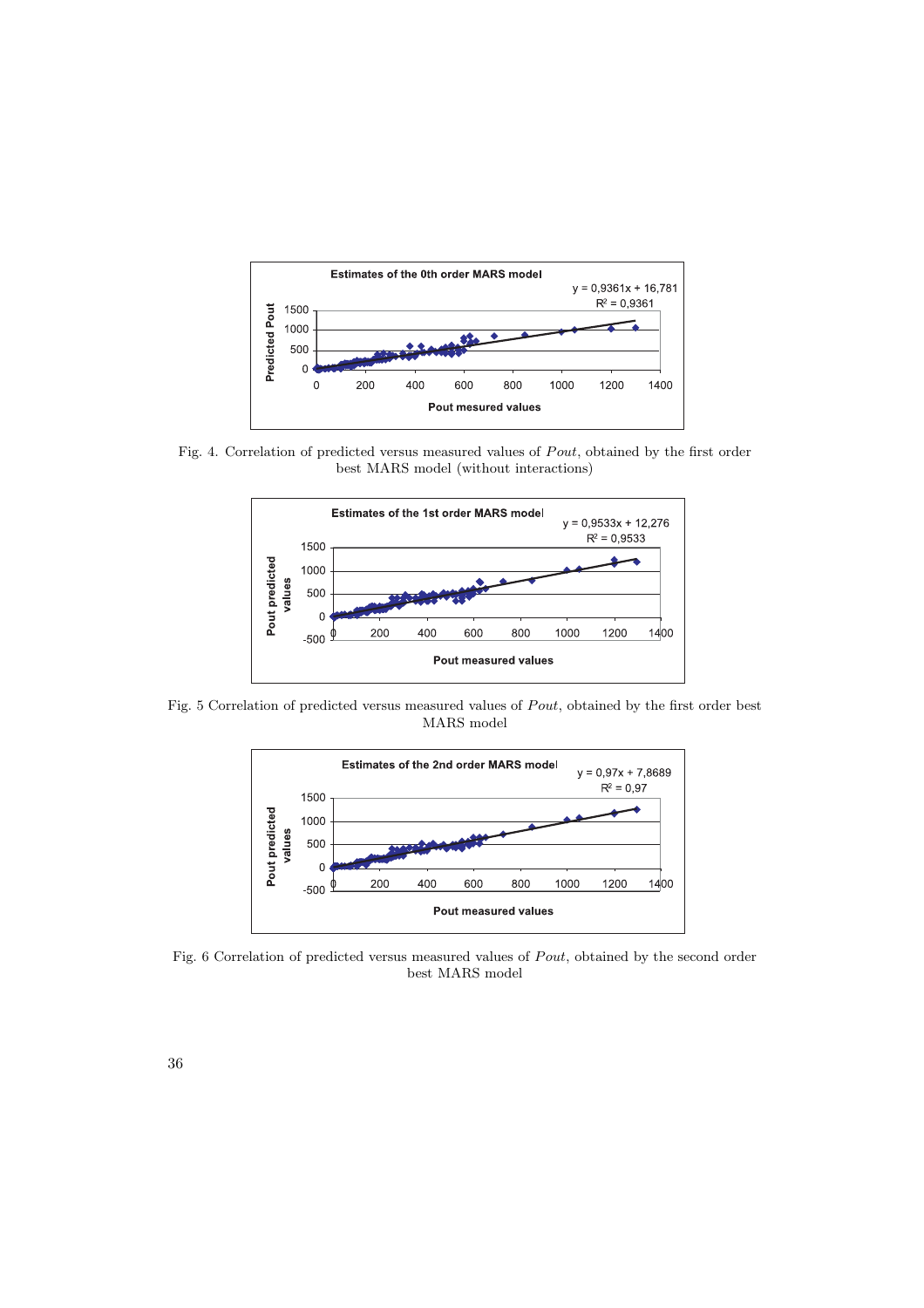In our investigation we combine all influences of the input variables and what is more, we obtain the expressions for estimating the values of  $Pout$  with a necessary statistical inference.

5. Conclusion. Often in a statistical study of real data the standard parametric techniques of regression analysis as multiple regression analysis and logistic regression analysis are not applicable or give unsatisfactory results. The nonparametric method of MARS presented here can be successfully applied for solving many difficult problems in this type of investigation, especially when data is characterized by a multicolinearity, has no normal distribution and the mutual dependences between predictors can not be easily transformed.

In the performed case study of the data arising in laser technology we constructed and compared three MARS models. The obtained results show that the second order model is the best. In fact, this model is strongly nonlinear and contains the piecewise second degree terms of predictor variables.

The obtained models can be used in estimation and prediction of current and future experiments in order to improve the output laser characteristics, in our case the very important one – the output laser power.

#### REFERENCES

- [1] J. H. FRIEDMAN. Multivariate adaptive regression splines (with discussion). The Annals of Statistics, 19, (1991), No 1, 1–141.
- [2] http://salford-systems.com
- [3] K. Beev, K. Temelkov, N. Vuchkov, Tz. Petrova, V. Dragostinova, R. Stoycheva-Topalova, S. Sainov, N. Sabotinov. Optical properties of polymer films for near UV recording. J. Optoelectr. and Advanced Materials, 7, (2005), 1315–1318.
- [4] M. Ilieva, V. Tsakova, N. K. Vuchkov, K. A. Temelkov, N. V. Sabotinov. UV copper ion laser treatment of poly-3,4-ethylenedioxythiophene. J. Optoelectr. and Advanced Materials, 9, (2007), 303–306.
- [5] N. K. Vuchkov. High Discharge Tube Resource of the UV Cu+ Ne-CuBr Laser and Some Applications. In: New Development in Lasers and Electric-Optics Research (Ed. W. T. Arkin), New York: Nova Science Publishers Inc, 2007, 41–74.
- [6] N. K. Vuchkov, K. A. Temelkov, N. V. Sabotinov. UV Lasing on Cu+ in a Ne-CuBr pulsed longitudinal discharge. IEEE J. Quantum Electron., 35, (1999), 1799–1804.
- [7] N. K. Vuchkov, K. A. Temelkov, P. V. Zahariev, N. V. Sabotinov. Optimization of a UV Cu+ laser excited by pulse-longitudinal Ne-CuBr Discharge. IEEE J. Quantum Electron., 37, (2001), 511–517.
- [8] N. K. Vuchkov, K. A. Temelkov, P. V. Zahariev, N. V. Sabotinov. Influence of the active zone diameter on the UV-Ion Ne-CuBr laser performance. IEEE J. Quantum Electron., 35, (2001), 1538–1546.
- [9] N. K. VUCHKOV, K. A. TEMELKOV, N. V. SABOTINOV. Effect of hydrogen on the average output of the UV Cu+ Ne-CuBr laser. IEEE J. Quantum Electron.,  $41$ , (2005), 62–65.
- [10] P. Craven, G. Wahba. Smoothing noisy data with spline functions: estimating the correct degree of smoothing by the method of generalized cross-validation. Numer. Math., 31, (1979) 377–403.